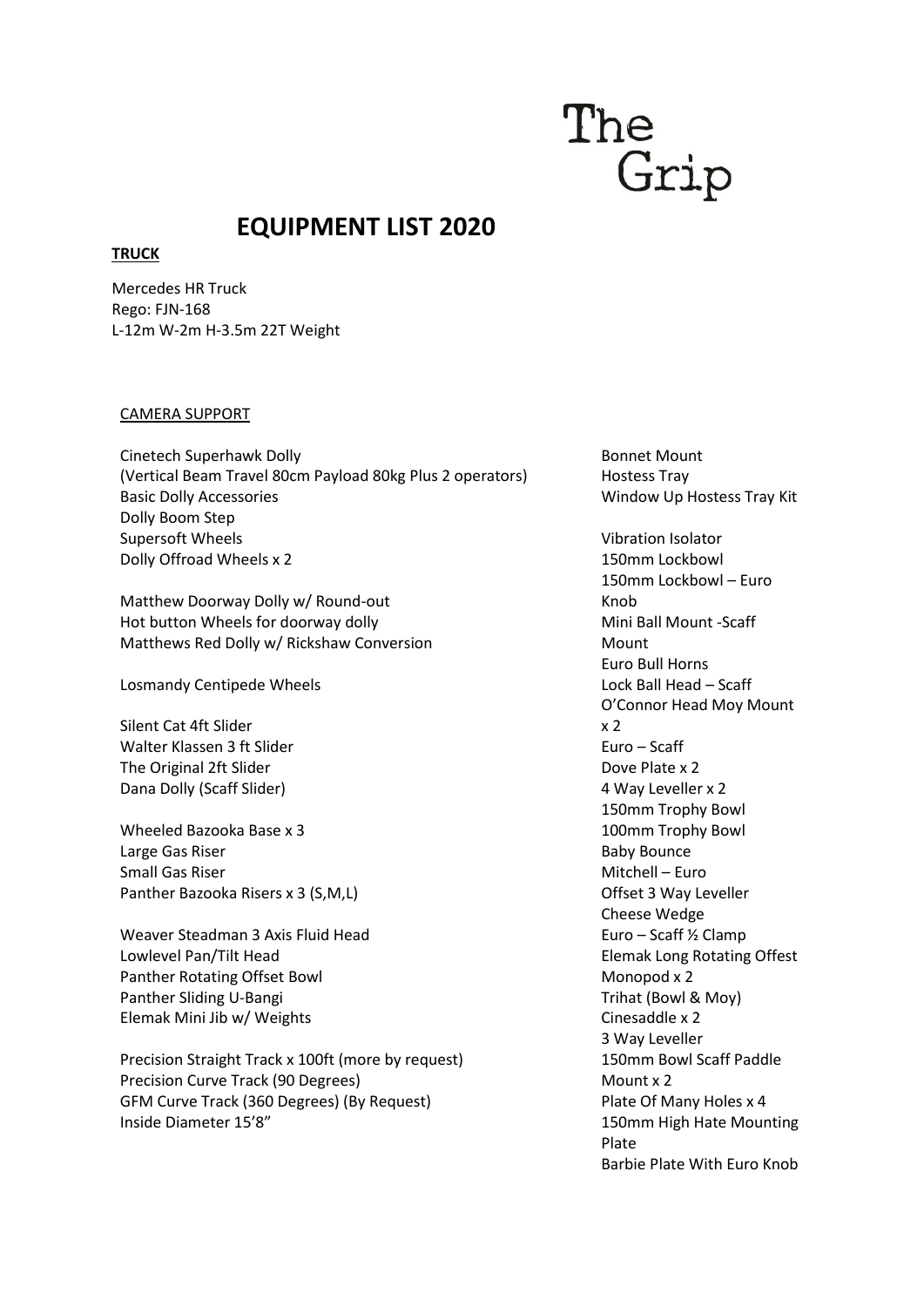

## **EQUIPMENT LIST 2020**

12x12 Lightweight Frame x 2

Tracking Boards & Skins x 5

CRANES & HEADS

Egripment Scanner Elite Crane (Arm Reach 15' to 21')

Egripment Scanner Elite 2 Axis Remote Head (Payload 15kg) Wheels or Joystick

17" Panasonic HD Monitor Eartec Wireless Comms (4 Pack)

#### HARDWARE & STANDS

Hi-Walker Stand x 2 B250 Windup HD Stand x 2 Aluminium 069 Stand x 7 Steel 069 Stand x 2 Baby Combo Stand x 2 Micro Combo Stand x 2 C-Stand x 10 Baby C-Stand x 4 Mini Boom Stand Avenger Small Boom x 2

Modern Boom Kit x 3 Modern External Joiners x 11 Modern Frame Kit x 4 Modern Thru Corners x 4 Frame Clamp On Ears x 2

Polecat x 3 (S,M,L) Timber Wall Busters x 3

#### BY REQUEST:

Panther Pegasus Crane (Ride-on or Remote) (Arm Reach 16' or 25'6")

Powerpod Classic 2 Axis Remote Head (Payload 27kg) Wheels or Panbar

Ronin 2 3 Axis Gimbal Master Wheels Flowcine Blackarm

Moy Rigging Plate 1 1/8 – Scaff x 4 Large Z Arm x 2 Small Z Arm Big Ben x 14 Hollywood x 6 Large Stand Risers x 2 Small Stand Risers x 2 Magic Arm x 5 Cardellini Clamp (small) x 6 Cardellini Clamp (med) x 2 Cardellini Clamp (large) x 2  $5/8 - 11/8 \times 4$ 5/8 Ball Joint Plate Truss Clamp x 2 Chain Vicegrips x 4 5/8 Bigben x 2 Candlestick x 6 Greg Clamps x 4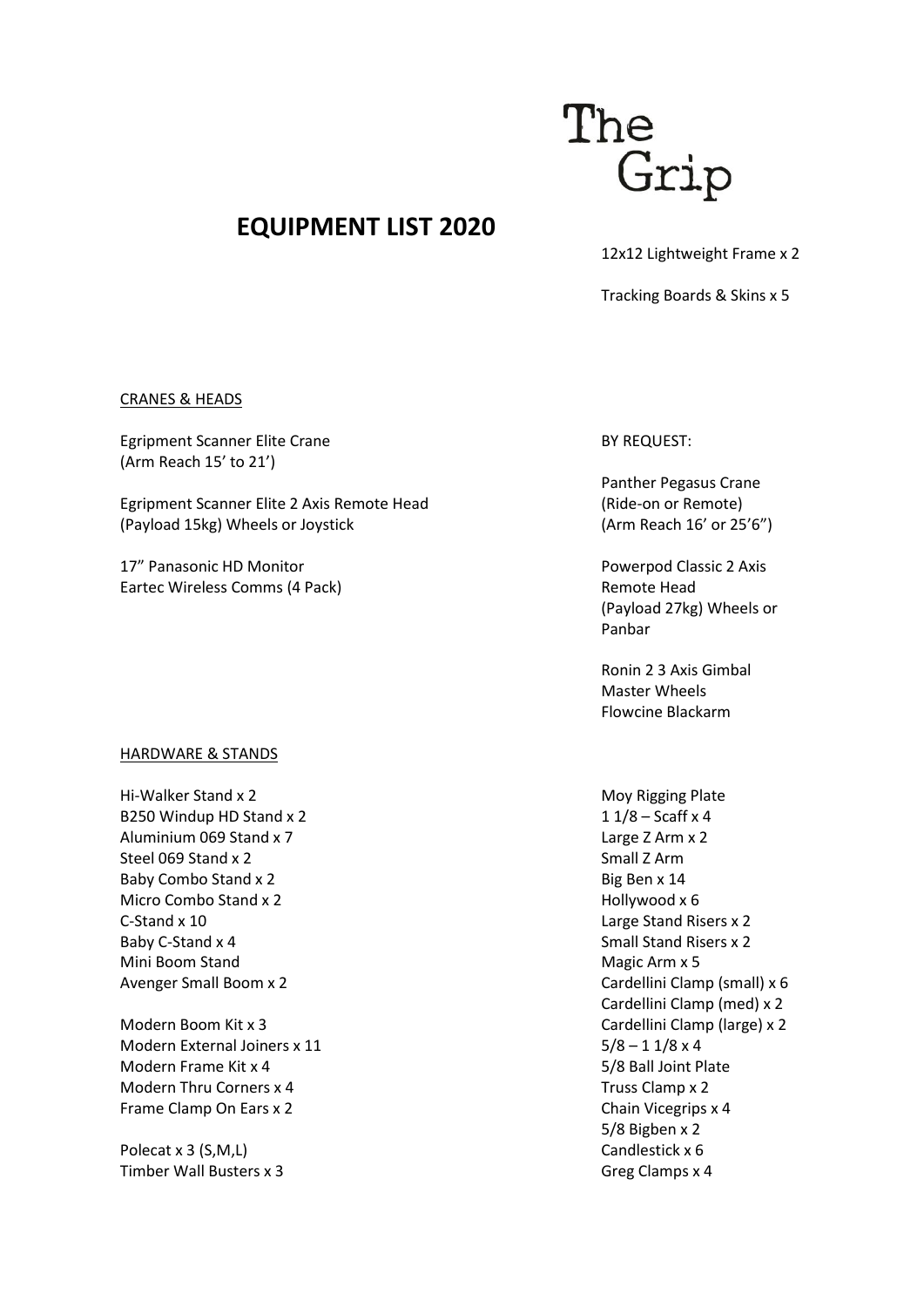

## **EQUIPMENT LIST 2020**

Avenger Adj Wall Spreader Kit Sky Hook x 2

Barrel Clamp x 2

TEXTILES (More On Request)

BLACK 16x 30 (Woolen) 20x20 x 5 20x12 x 4 12x12 x 8 20x12 x 2 (PVC) 12x12 x 1 (PVC) 10x12 Sticked (Rolly) x 4

**CUTTERS** Floppy x 4 Flippy x 2 Meat Axe x 2

WASHING Assorted Sizes x 5 Tubs Teasers x 3 Tubs

#### SCAFF TUBE & FITTINGS

Scaff Trolley (All x 8) 1' To 5' In 6" Increments

6' x 9  $7' \times 2$ 8' x 8 10' x 7  $12' \times 8$ 14' x 2 17' x 2 18' x 2 20' x 8 CHROMA 20x12 Blue 20x12 Green x 2 12x12 Green 12x12 Blue 20x20 Green Scrap Chroma x 1 Tub

CLEAR 20x20 10x10 8x8

MISC Ninja Cloak x 2 Camo Nets x 2 Furny Blanket x 3

Scaff Outriggers x 4 Scaff Planks 12' x 4 Scaff Clamps x 1 Tub Screw Jacks x 8 Shims x 1 Tub

#### MEGA DECK

All Aluminium 8x4 6x4 2x4 Wheels x 6 Leg Savers x 6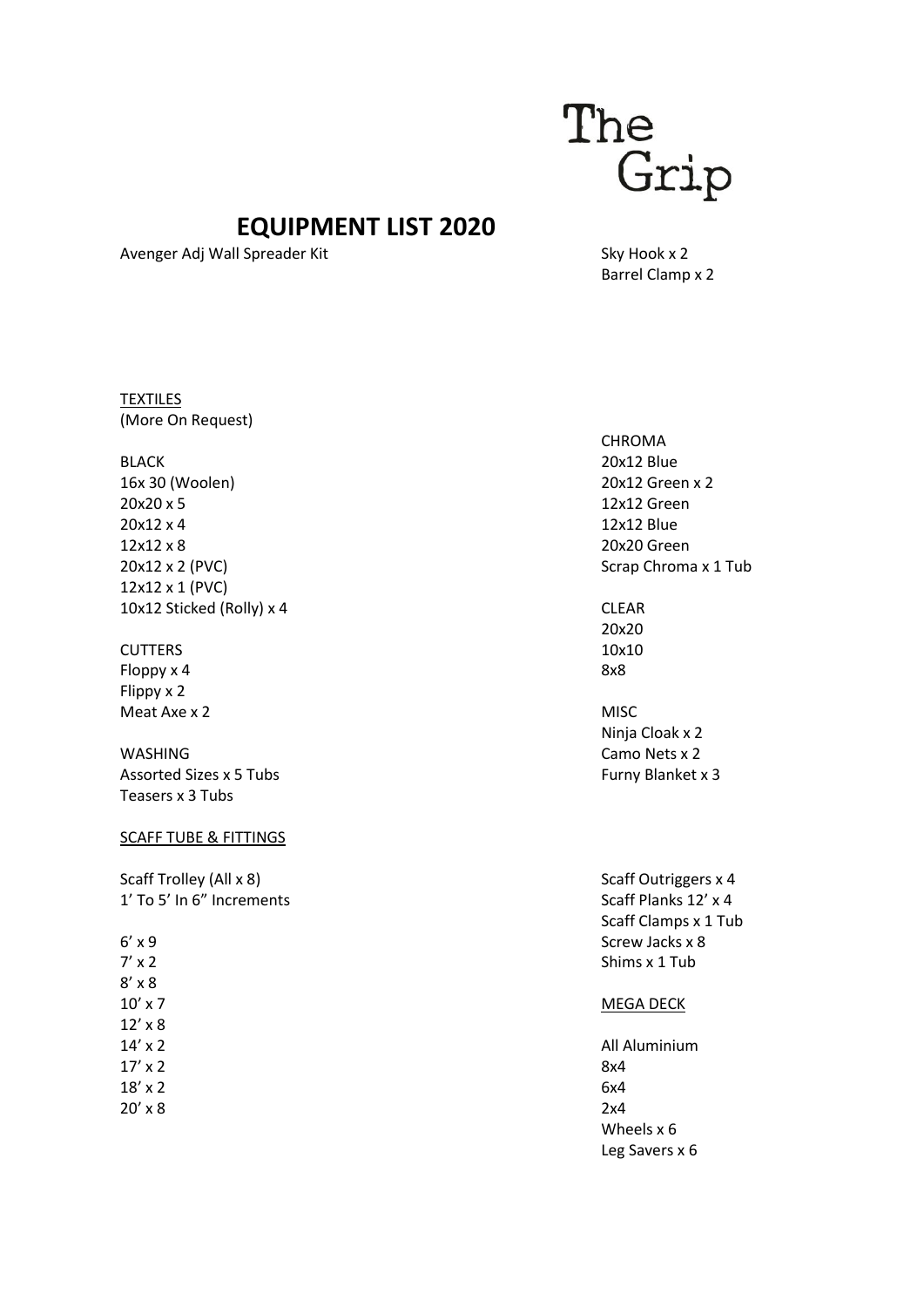## **EQUIPMENT LIST 2020**

### RIGGING ETC.

Large Limpets x 4 Modern 5/8 Rigging Kit Old 5/8 Rigging Kit Slings/Beena's/Harnesses x 1 Tub Rope x 1 Tub Assorted Limpets x 1 Tub Headrest Mounts x 2

#### TRUCK BASICS

Popup 3m x 3m x 2 Popup 1.5m x 1.5m Popup 3m x 4.5m Popup Sides x 2 Tubs Apple Boxes x 3 Sets Pancakes x 4 Sets Crepes x 2 Sets Super Sushi x 2 6 Rung Waku Ladder x 2 3 Step Ladder x 2 Long Extension Ladder 12ft Scaff Tower (18ft on Request) Tube Foam x 1 Tub Yoga Mats Tapes x 1 Tub Sprays x 1 Tub Cleaning x 1 Tub PPE x 1 Tub Welders Clamps x 1 Tub Ratchet Straps x 1 Tub G-Clamps x 1 Tub Grovel Mats x 3 Lazy Susan Waders Drummers Stools x 3 Sushi/Wedge Combo x 3 Tubs Timber Packers x 3 Tubs Dolly Monitor

Scaff Starters & Bolts x 1 Tub Speed Rail x 2 Tubs Modern Tri-Truss Builders x 6 Modern H Truss Builders x 3 Scaff Starter G-Clamp x 2 Scaff Extendable G-Clamp Heavy Duty Slings & Shackles

Carpet & Rubber Squares x 1 Tub Large Bike Pump Bolt Cutters x 2 Shade Cloth x 1 Roll Power Tools x 1 Tub Hand Tools x 1 Tub Butt Cusion x 6 Speed Clips x 1 Tub Floppy Sticks x 4 Large Umbrella x 4 Small Umbrella x 3 Assorted Loose Timber Hardwood Planks 10' x 4 4x4 Lexan Sheet 8x4 0.9ND Acrylic Sheet Shovels/Matok/Axe/Brooms /Sledge Hammer Truck Levelling Timber Jack x 2 Wheel Chock x 2 ½ Star Pickets Honda 2Kva Generator Power Leads Air Compressor Tarps x 1 Tub Honda Power Carrier Shot Bags (12.5kg) x 70 Shot Bag (5kg) x 1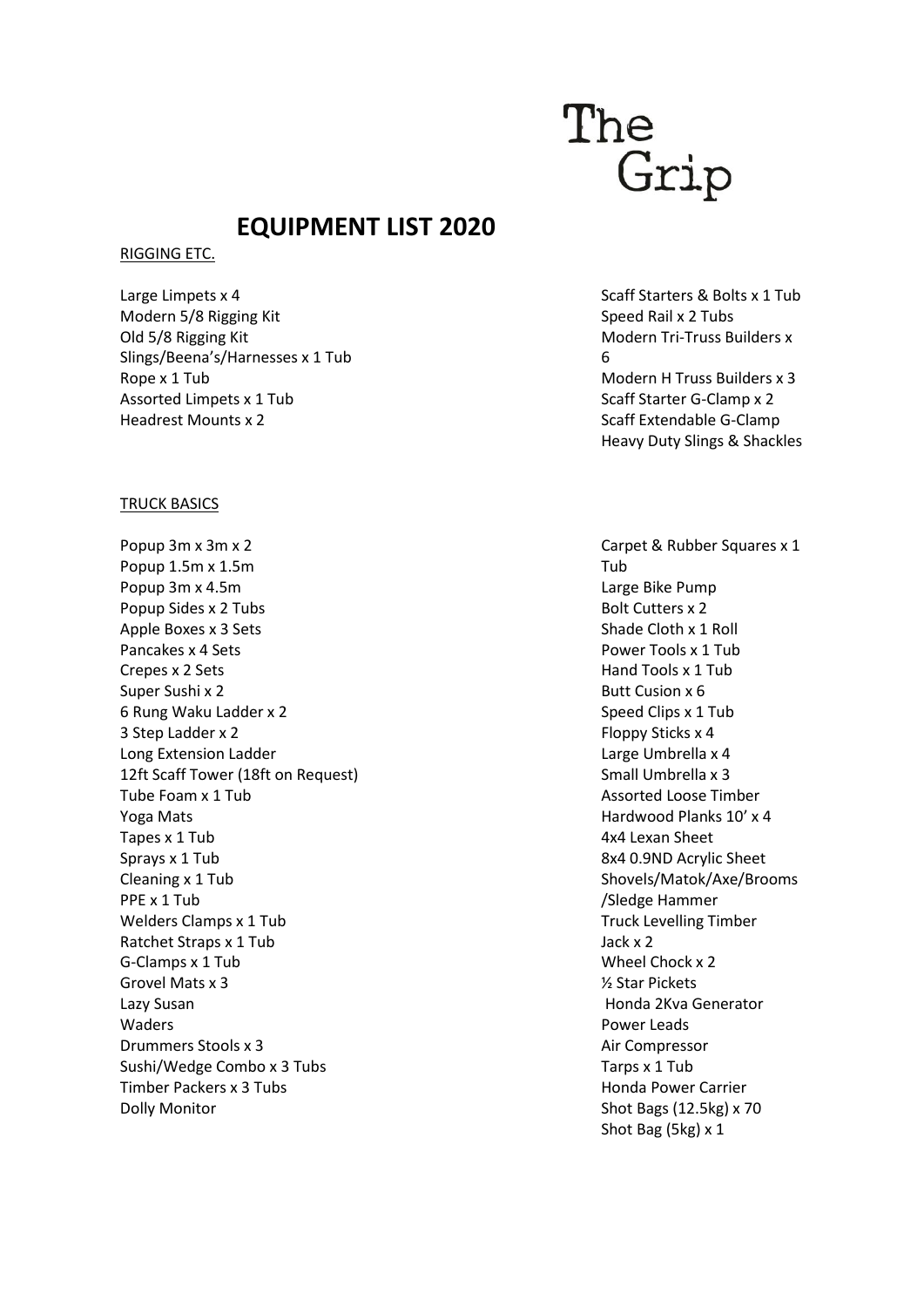## **EQUIPMENT LIST 2020**

## **VAN**

Renault Master Van Rego: 1GF7XX L-6.3m W-2m H-2.4m

#### CAMERA SUPPORT

Fisher 11 Camera Dolly (Vertical Beam Travel 84.7cm Payload 90kg) Fisher 11 basic accessories Fisher 11 Super-soft wheels Fisher 11 Boom Step Fisher 11 90 degree mount

Precision Dolly Track x 40ft

Panther Sliding U-Bangi U-Bangi moon weights x 2 Panther rotating Euro

Original Slider 3ft Losmandy Centipede wheels

Dana Dolly (scaff slider) Dana Dolly stand droppers Dana Dolly track ends Dana Dolly 6ft rail

### AVALIABLE ON REQUEST

Ronin 2 3 Axis Gimbal Master Wheels Flowcine Blackarm

Camtank Low-level head F7 Underslung Fluid Head Vibration isolator Spider Trihat Wheeled bazooka base Large Gas Riser Small Gas Riser

Mini-jib Cinesaddle Camera Bag

150mm Offset Bowl 150mm Trophy Bowl 150mm Paddle mount 150mm to 100mm GFM 3 way leveler Mitchell to Euro Euro to Scaff Ladder Mount (Euro) Triangular Barbie Plate (Eur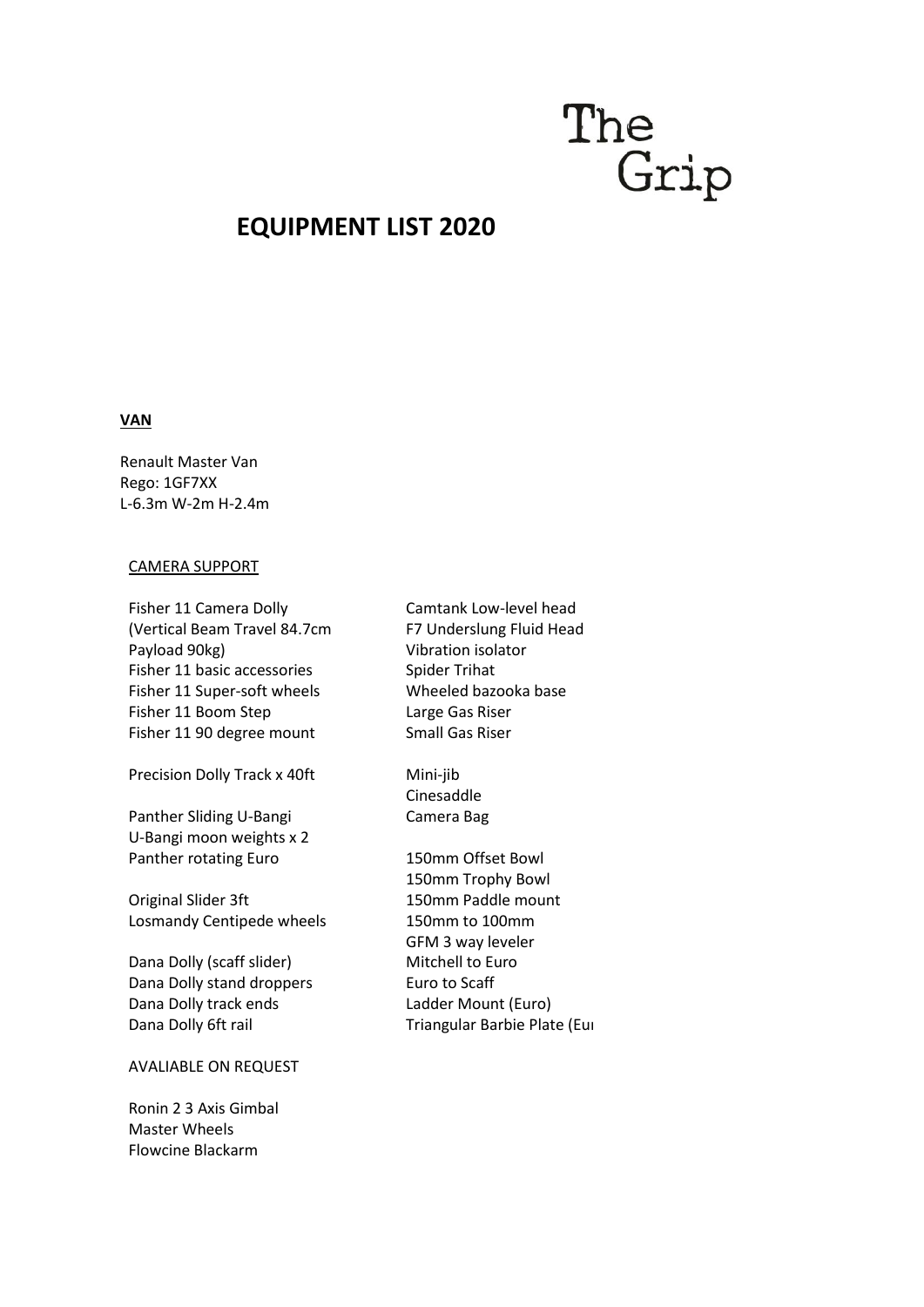## **EQUIPMENT LIST 2020**

### HARDWARE

Hollywood Clamp x 4 Big Ben Clamp x 4 Cardellini Clamp x 8 Magic Arm with Superclamps x 2 Magic Arm Camera Mount x 2 Z Arm

Baby C-Stand (with turtle base) x 2 C-Stand x 2 Baby Combo Stand x 2 069 Aluminium Stand x 2 069 Steel Stand x 2

## TEXTILES

Floppy x 2 Flippy x 2 Ultrabounce Floppy

12x12 Ultrabounce 12x12 Blue/Green Camo Net Furny Blanket 12x12 Lightweight Frame 8x8 Black x 2 10x10 Black 12x12 Black x 2 20x12 Black 20x20 Black 10x12 Rolly x 3

Assorted Washing (1 x Tub) Ninja Cloak

## SCAFF TUBE

| $1' \times 4$ | $6' \times 4$  |
|---------------|----------------|
| $2' \times 4$ | $7' \times 2$  |
| $3' \times 4$ | $8' \times 2$  |
| $4' \times 4$ | $10'$ x 4      |
| $5'$ x 2      | $12' \times 4$ |

## RIGGING ETC.

Assorted Scaff Fittings (1 x Tub) Mini Rigging Kit with 4 x Limpets 8' Scaff Plank x 2 Truss Clamp x 2 Fisher Big Ben Clamp x 4

Modern Boom Kit Modern HD Frame Kit Modern Ext Joiner x 2 Ratchet Straps Speed Clips x 30